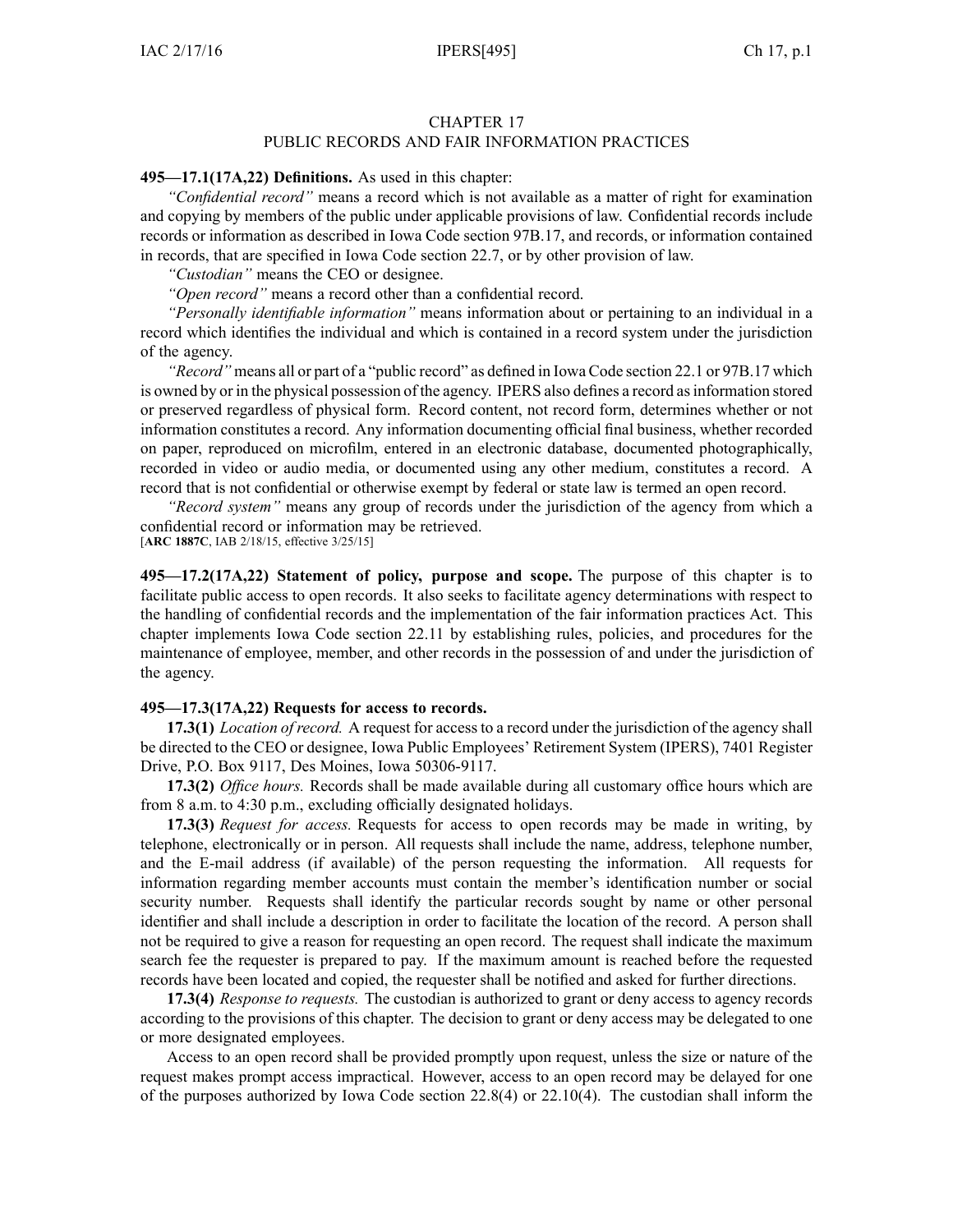requester of the reason for the delay and an estimate of the length of that delay and, upon request, shall provide <sup>a</sup> written reply.

The custodian may deny access to the record or information in the record by members of the public only on the grounds that <sup>a</sup> denial is warranted under Iowa Code section [22.8\(4\)](https://www.legis.iowa.gov/docs/ico/section/22.8.pdf) or [22.10\(4\)](https://www.legis.iowa.gov/docs/ico/section/22.10.pdf), or that it is <sup>a</sup> confidential record or information, or that its disclosure is prohibited by <sup>a</sup> court order. Access by members of the public to <sup>a</sup> confidential record or information is limited by law and, therefore, may generally be provided only in accordance with the provisions of rule 495—17.4(97B) and other applicable provisions of law.

**17.3(5)** *Security ofrecord.* Individuals will not be given accessto the area where the records are kept. All examination and copying of records shall be done under supervision. Records shall be protected from damage and disorganization.

**17.3(6)** *Copying.* A reasonable number of copies may be made at IPERS. If the number of copies is prohibitive or the copying equipment is not available, IPERS may arrange to have copies made elsewhere subject to costs.

**17.3(7)** *Fees.*

*a. When charged.* The agency is authorized to charge fees in connection with the retrieval, restoration, supervision, compiling and copying of records in accordance with Iowa Code section [22.3](https://www.legis.iowa.gov/docs/ico/section/22.3.pdf). To the extent permitted by applicable provisions of law, the paymen<sup>t</sup> of fees may be waived when the imposition of fees is inequitable or when <sup>a</sup> waiver is in the public interest.

*b. Copying and postage costs.* Price schedules for published records and for copies of records supplied by the agency shall be posted in the agency. Copies of records may be made by or for members of the public at cost, as determined by and posted in the agency. When the mailing of copies of records is requested, the actual costs of mailing may also be charged to the requester.

*c. Search and supervisory fee.* A fee may be charged for actual expenses in retrieval, restoration, compiling and supervising the examination and copying of requested records. The fee shall be based on the hourly rate of pay of an agency employee who ordinarily would be appropriate and suitable to perform this function and shall be posted in the agency. No fee shall be charged if the records are not made available for inspection. The requester shall be given advance notice of the hourly rate that will be charged in connection with the retrieval, restoration, supervision, compilation and copying of records.

*d. Computer-stored information.* A fee, as described in the paragraph above, may be charged for the actual expenses related to the retrieval, restoration and copying of information stored in electronic records. IPERS shall not create custom software to elicit information that is not readily available or accessible on the electronic systems as <sup>a</sup> normal business function.

*e. Advance payments.*

(1) When the estimated fee chargeable under this subrule exceeds \$25, the requester shall be required to make an advance paymen<sup>t</sup> of the estimated fee. Upon completion of the reques<sup>t</sup> for records, the actual fee shall be calculated and the difference refunded or collected.

(2) When <sup>a</sup> requester has previously failed to pay <sup>a</sup> fee charged under this subrule, full advance paymen<sup>t</sup> of future estimated fees of any amount may be required before processing <sup>a</sup> new or pending reques<sup>t</sup> for access to records from that requester.

**495—17.4(17A,22) Access to confidential records.** Under Iowa Code sections [22.7](https://www.legis.iowa.gov/docs/ico/section/22.7.pdf), [97B.17](https://www.legis.iowa.gov/docs/ico/section/97B.17.pdf) or other applicable provisions of law, the custodian may disclose certain confidential records to members of the public. Other provisions of law may authorize or require the custodian to release specified confidential records or information under certain circumstances or to particular persons. The following procedures apply to requests for the custodian to permit the examination or copying of <sup>a</sup> confidential record and are in addition to those specified for requests for access to records in rule 17.3(17A,22).

**17.4(1)** *Proof of identity.* A person requesting access to <sup>a</sup> confidential record shall be required to provide proof of identity satisfactory to the custodian.

**17.4(2)** *Requests.* A reques<sup>t</sup> for access to <sup>a</sup> confidential record shall be in <sup>a</sup> form acceptable to the agency. A person requesting access to <sup>a</sup> confidential record shall be required to sign <sup>a</sup> statement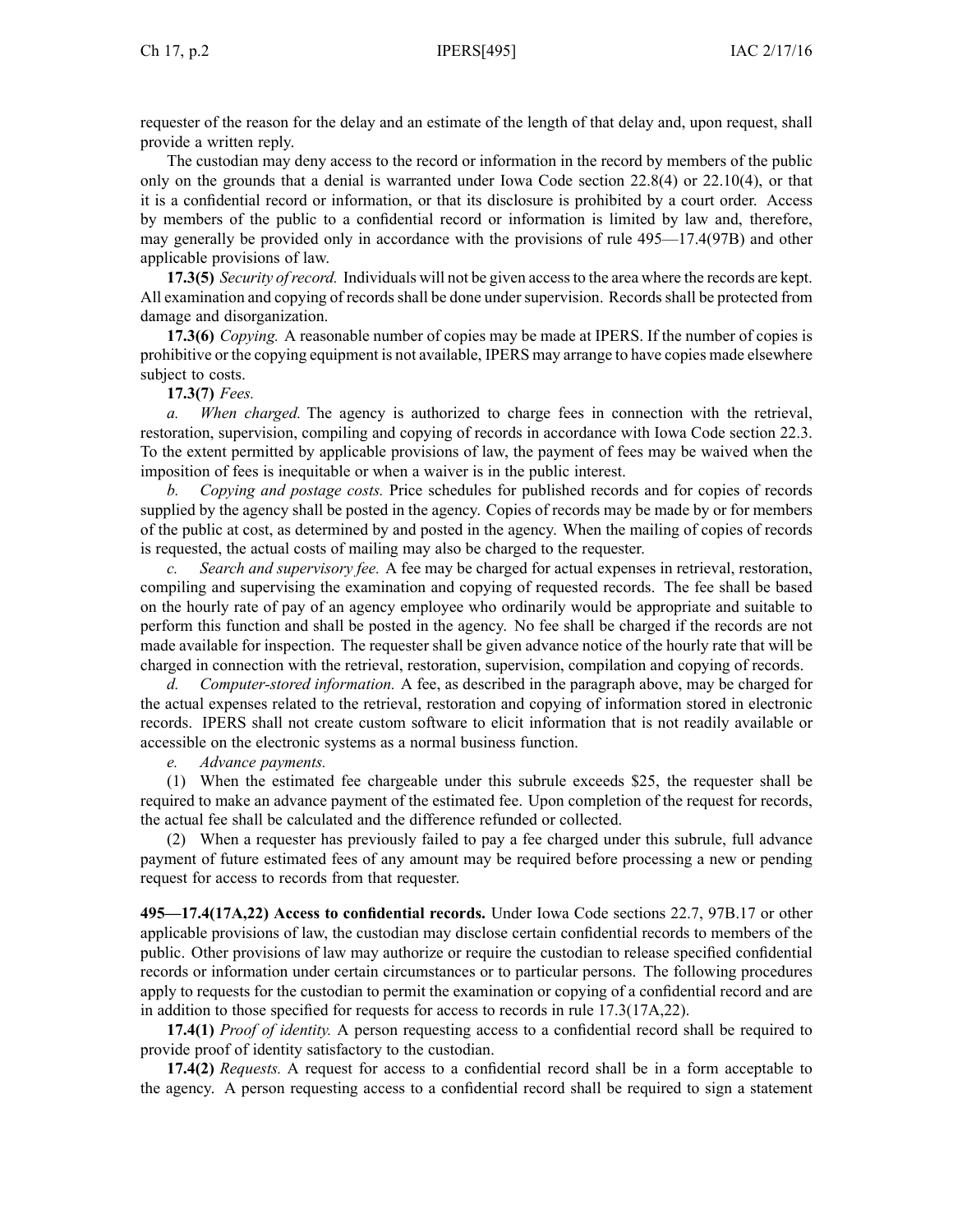enumerating the specific grounds alleged to justify access and provide any proof necessary to establish relevant facts.

**17.4(3)** *Notice to subject ofrecord and opportunity to obtain injunction.* After the custodian receives <sup>a</sup> reques<sup>t</sup> for access to <sup>a</sup> confidential record, and before the custodian releases that record, the custodian may make reasonable efforts to notify any person who is <sup>a</sup> subject of that record, is identified in that record, and whose address, telephone number, or other personal identifier is contained in that record. The custodian shall give the subject of that confidential record to whom notification is transmitted <sup>a</sup> reasonable opportunity to seek an injunction under Iowa Code section [22.8](https://www.legis.iowa.gov/docs/ico/section/22.8.pdf) and indicate to the subject of that record the specified period of time during which disclosure will be delayed for that purpose.

**17.4(4)** *Request denied.* When the custodian denies <sup>a</sup> reques<sup>t</sup> for access to <sup>a</sup> confidential record, in whole or in part, the custodian shall notify the requester in writing. The denial shall include:

*a.* The name and title of the person responsible for the denial; and

*b.* A citation to the statute or other provision of law which prohibits disclosure of the record; or

*c.* A citation to the statute vesting discretion in the custodian to deny disclosure of the record and <sup>a</sup> brief statement of the reasons for the denial to the requester.

**17.4(5)** *Request granted.* When the custodian grants <sup>a</sup> reques<sup>t</sup> for access to <sup>a</sup> confidential record to <sup>a</sup> particular person, the custodian shall notify that person and indicate any lawful restrictions imposed by the custodian on that person's examination and copying of the record. [**ARC 2402C**, IAB 2/17/16, effective 3/23/16]

**495—17.5(17A,22) Requests for treatment of <sup>a</sup> record as <sup>a</sup> confidential record and its withholding from examination.** The custodian may treat <sup>a</sup> record as confidential and withhold it from examination only to the extent that the custodian is authorized to refuse to disclose the record to members of the public by Iowa Code section [22.7](https://www.legis.iowa.gov/docs/ico/section/22.7.pdf) or [97B.17](https://www.legis.iowa.gov/docs/ico/section/97B.17.pdf), another applicable provision of law, or in response to <sup>a</sup> court order.

**17.5(1)** *Persons who may request.* Any person who would be aggrieved or adversely affected by disclosure of all or <sup>a</sup> par<sup>t</sup> of <sup>a</sup> record under the jurisdiction of the agency to members of the public and who asserts that Iowa Code section [22.7](https://www.legis.iowa.gov/docs/ico/section/22.7.pdf) or [97B.17](https://www.legis.iowa.gov/docs/ico/section/97B.17.pdf), another applicable provision of law, or <sup>a</sup> court order authorizes the custodian to treat the record as <sup>a</sup> confidential record, may file <sup>a</sup> request, as provided for in this rule, for its treatment as <sup>a</sup> confidential record and to withhold it from public inspection.

**17.5(2)** *Request.* A reques<sup>t</sup> for the treatment of <sup>a</sup> record as <sup>a</sup> confidential record shall be in writing and shall be filed with the custodian. The reques<sup>t</sup> shall include an enumeration of the specific reasons justifying confidential record treatment for all or par<sup>t</sup> of that record, the specific provisions of law that authorize confidential record treatment in thisinstance, and the name, mailing address, telephone number and, if available, the E-mail address of the person authorized to respond to any action concerning the request. If the information is regarding an IPERS member, the member identification number or social security number of the member must be included. The person requesting treatment of <sup>a</sup> record as <sup>a</sup> confidential record may also be required to sign <sup>a</sup> certified statement or affidavit enumerating the specific reasons justifying the treatment of the record as <sup>a</sup> confidential record and to provide any proof necessary to establish relevant facts. The person filing <sup>a</sup> reques<sup>t</sup> shall, if possible, accompany the reques<sup>t</sup> with <sup>a</sup> redacted copy of the record in question for which confidential record treatment has been requested. If the original record is submitted at the same time the reques<sup>t</sup> is filed, the person shall indicate conspicuously on the original record which portions of it are requested to be confidential. Requests for treatment of all or portions of <sup>a</sup> record as confidential for <sup>a</sup> limited time period shall also specify the precise period of time for which confidential record treatment is requested.

**17.5(3)** *Failure to request.* Failure of <sup>a</sup> person to reques<sup>t</sup> confidential record treatment for <sup>a</sup> record or confidential information contained in <sup>a</sup> record shall not preclude the custodian from treating it as <sup>a</sup> confidential record or the confidential information contained in that record as permitted under Iowa Code section [22.7](https://www.legis.iowa.gov/docs/ico/section/22.7.pdf) or [97B.17](https://www.legis.iowa.gov/docs/ico/section/97B.17.pdf). However, if a person who has submitted information does not request confidential record treatment under the provisions of Iowa Code sections [22.7\(3\)](https://www.legis.iowa.gov/docs/ico/section/22.7.pdf) (trade secrets), [22.7\(6\)](https://www.legis.iowa.gov/docs/ico/section/22.7.pdf) (advantage to competitors), and [22.7\(18\)](https://www.legis.iowa.gov/docs/ico/section/22.7.pdf) (communications not required by law, rule, procedure or contract), the custodian of records containing that information may, but is not required to, proceed as if that person has no objection to its disclosure to members of the public.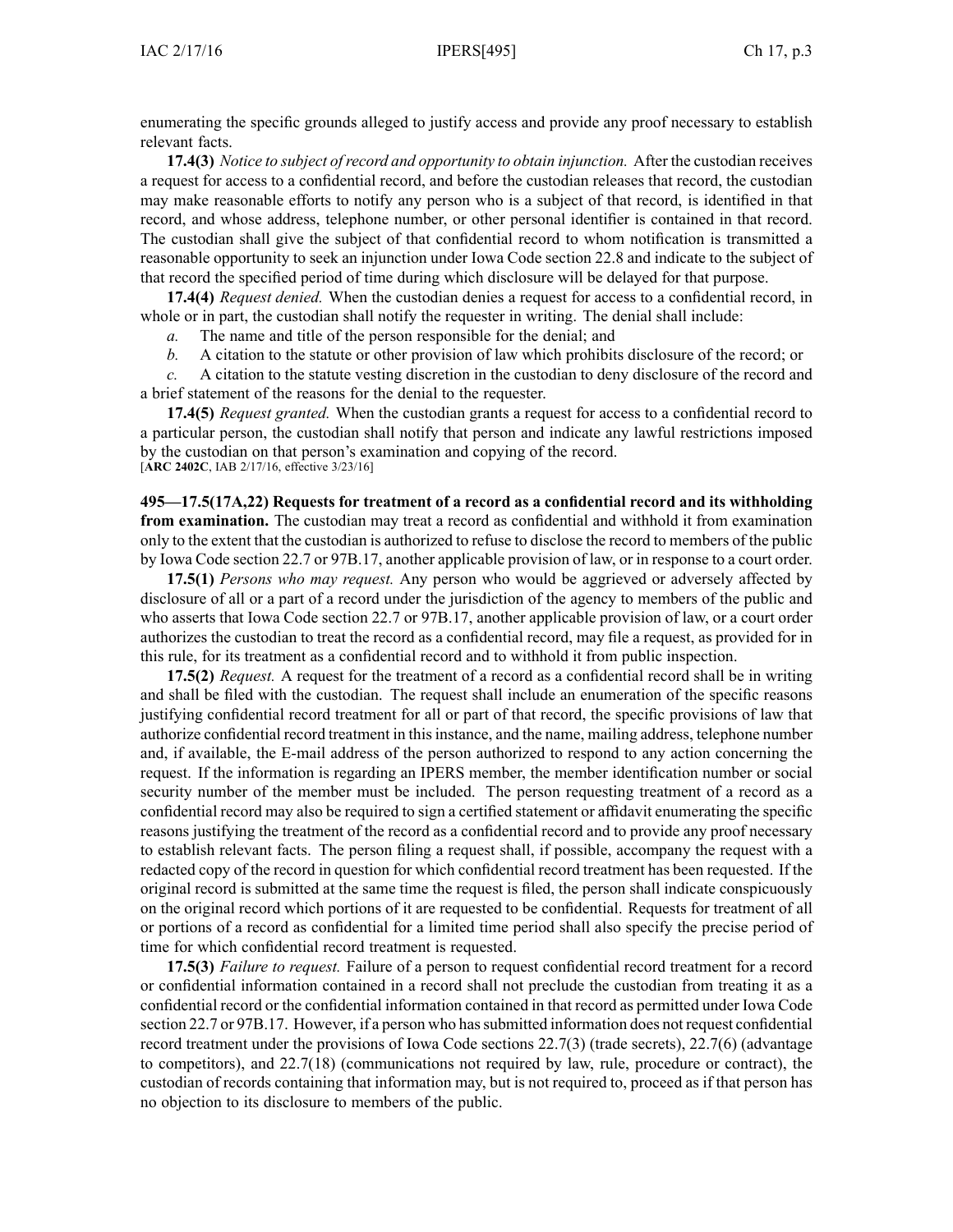**17.5(4)** *Timing of decision.* A decision by the agency with respec<sup>t</sup> to the disclosure of all or par<sup>t</sup> of <sup>a</sup> record under its jurisdiction to members of the public may be made when <sup>a</sup> reques<sup>t</sup> for its treatment as <sup>a</sup> confidential record is filed or when <sup>a</sup> reques<sup>t</sup> is received for access to the record by <sup>a</sup> member of the public.

**17.5(5)** *Request granted or deferred.* If <sup>a</sup> reques<sup>t</sup> for <sup>a</sup> confidential record or information is granted, or if action on <sup>a</sup> reques<sup>t</sup> is deferred, <sup>a</sup> copy of the record from which the material in question has been deleted and <sup>a</sup> copy of the decision to gran<sup>t</sup> the reques<sup>t</sup> or to defer action on the reques<sup>t</sup> will be placed in the original file, and will be made available for public inspection. If <sup>a</sup> reques<sup>t</sup> is subsequently received for access to the original record, reasonable and timely efforts will be made to notify any person who has filed <sup>a</sup> reques<sup>t</sup> for its treatment as <sup>a</sup> confidential record.

**17.5(6)** *Request denied and opportunity to seek injunction.* If <sup>a</sup> reques<sup>t</sup> that <sup>a</sup> record be treated as <sup>a</sup> confidential record and be withheld from public inspection is denied, the custodian shall notify the requester in writing of the reasons for that determination. On application by the requester, the custodian may engage in <sup>a</sup> good-faith, reasonable delay in allowing examination of the record so that the requester may seek injunctive relief under the provisions of Iowa Code section [22.8](https://www.legis.iowa.gov/docs/ico/section/22.8.pdf), or other applicable provision of law. However, <sup>a</sup> record shall not be withheld from public inspection for any period of time if the custodian determines that the requester had no reasonable grounds to justify the treatment of that record as <sup>a</sup> confidential record. The custodian shall notify requester in writing of the time period allowed to seek injunctive relief or the reasons for the determination that no reasonable grounds exist to justify the treatment of that record as <sup>a</sup> confidential record. The custodian may extend the period of good-faith, reasonable delay in allowing examination of the record so that the requester may seek injunctive relief only if no reques<sup>t</sup> for examination of that record has been received, or if <sup>a</sup> court directs the custodian to treat it as <sup>a</sup> confidential record, or to the extent permitted by another applicable provision of law, or with the consent of the person requesting access.

**495—17.6(17A,22) Procedure by which <sup>a</sup> person who is the subject of <sup>a</sup> record may have additions, dissents, or objections entered into certain records.** Except as otherwise provided by law, the subject of <sup>a</sup> record may file <sup>a</sup> reques<sup>t</sup> with the custodian to review and to have the right to have written additions, dissents, or objections entered into <sup>a</sup> record under the jurisdiction of the agency. However, this does not authorize <sup>a</sup> person who is <sup>a</sup> subject of <sup>a</sup> record to alter the original copy of the record or to expand the official record of an agency proceeding. The subject shall send the reques<sup>t</sup> to review <sup>a</sup> record or the written statement of additions, dissents or objections to the agency. Additions, dissents, or objections must be dated and signed by the subject, and shall include the current mailing address, telephone number and, if available, the E-mail address of the subject or the subject's representative. The subject's social security number must also be included on the addition.

**495—17.7(17A,22) Consent to disclosure by the subject of <sup>a</sup> confidential record.** To the extent permitted by any applicable provision of law, the subject of <sup>a</sup> confidential record under the jurisdiction of the agency may consent to disclosure to <sup>a</sup> third party of that portion of the record concerning the subject excep<sup>t</sup> as provided in subrule 17.12(1). The consent must be in writing and must identify the particular record or records that may be disclosed, the particular person or class of persons to whom the record may be disclosed and, where applicable, the time period during which the record or information may be disclosed. The subject and, where applicable, the person to whom the record is to be disclosed, must provide proof of identity. Appearance of legal counsel, or <sup>a</sup> duly appointed representative on behalf of <sup>a</sup> subject of <sup>a</sup> confidential record, is deemed to constitute consent for the agency to disclose records about that person to the person's representative.

**495—17.8(17A,22) Notice to suppliers of information.** When the agency requests <sup>a</sup> person to supply information about that person, the agency shall notify the person of the use that will be made of the information, which persons outside the agency might routinely be provided the information, which parts of the requested information are required and which are optional, and the consequences of <sup>a</sup> failure to provide the information requested. This notice may be given in rules, on the written form used to collect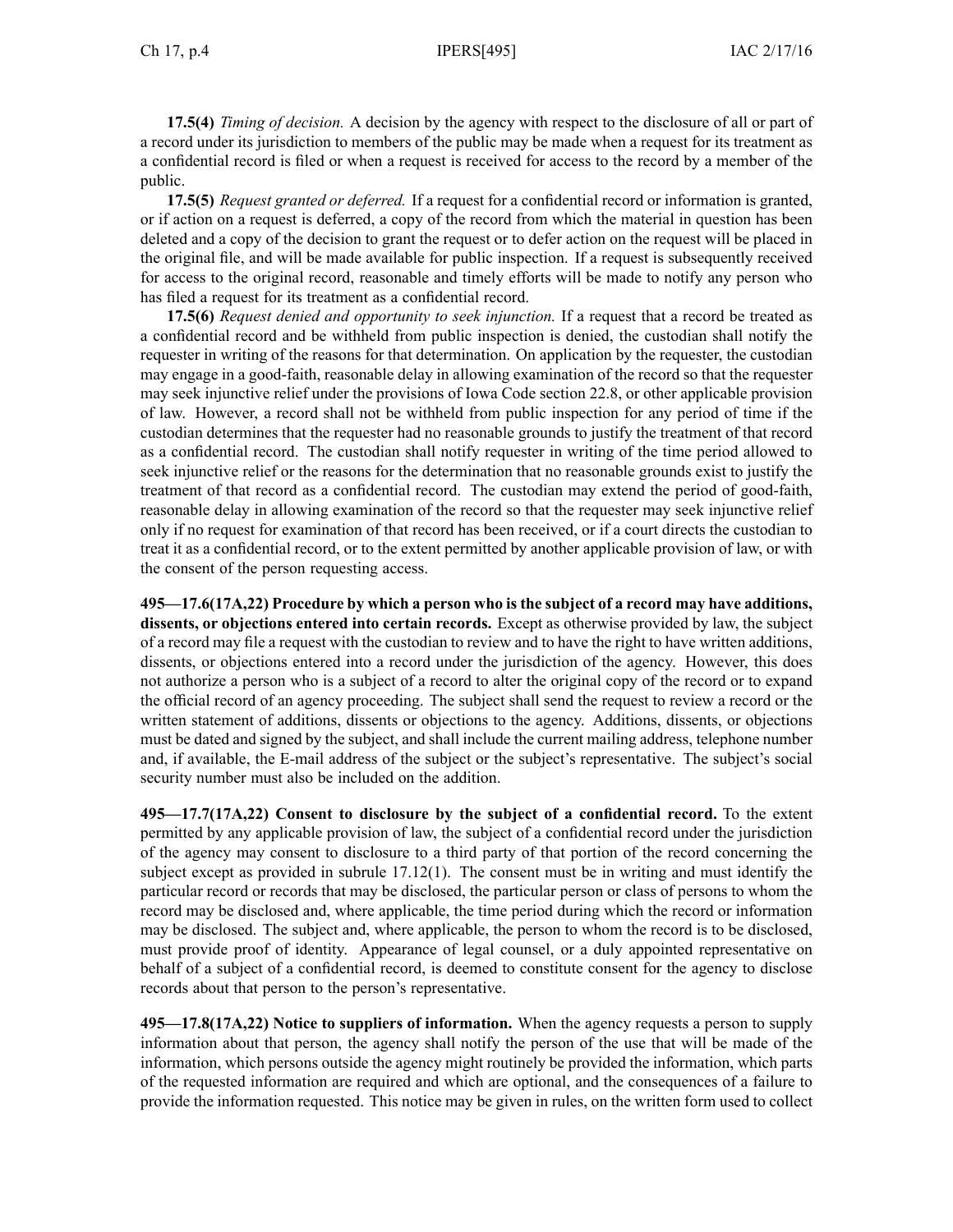the information, on <sup>a</sup> separate fact sheet or letter, in brochures, in formal agreements, in contracts, in handbooks, in manuals, verbally, or by other appropriate means.

#### **495—17.9(17A,22) Disclosures without the consent of the subject.**

**17.9(1)** Open records shall be routinely disclosed without the consent of the subject.

**17.9(2)** To the extent allowed by law, disclosure of confidential records may occur without the consent of the subject. Following are instances where disclosure, if lawful, will generally occur without notice to the subject:

*a.* For <sup>a</sup> routine use as defined in rule 495—17.10(97B) or in the notice for <sup>a</sup> particular record system.

*b.* To <sup>a</sup> recipient who has provided advance written assurance that the record will be used solely as <sup>a</sup> statistical research or reporting record, provided that the record is transferred in <sup>a</sup> form that does not identify the subject.

*c.* To another governmen<sup>t</sup> agency or to an instrumentality of any governmen<sup>t</sup> jurisdiction within or under the control of the United States for <sup>a</sup> civil or criminal law enforcement activity if the activity is authorized by law, and if the authorized representative of the governmen<sup>t</sup> agency or instrumentality has submitted <sup>a</sup> written reques<sup>t</sup> to the custodian specifying the record desired and the law enforcement activity for which the record is sought.

*d.* To an individual following <sup>a</sup> showing of compelling circumstances affecting the health orsafety of any individual if <sup>a</sup> notice of the disclosure is transmitted to the last-known mailing address of the subject.

*e.* To the legislative services agency.

- *f.* In the course of employee disciplinary proceedings.
- *g.* In response to <sup>a</sup> court order or subpoena.

#### **495—17.10(17A,22) Routine use.**

**17.10(1)** Defined. "Routine use" means the disclosure of <sup>a</sup> record, without the consent of the subject or subjects, for <sup>a</sup> purpose which is compatible with the purpose for which the record was collected. It includes disclosures required or permitted to be made by statute other than the public records law, Iowa Code chapter [22](https://www.legis.iowa.gov/docs/ico/chapter/22.pdf).

**17.10(2)** To the extent allowed by law, the following uses are considered routine uses of all agency records:

*a.* Disclosure to officers, employees and agents of the agency who have <sup>a</sup> need for the record in the performance of duties. The CEO or designee shall resolve disputes concerning what constitutes legitimate need to use confidential or exemp<sup>t</sup> records.

*b.* Disclosure of information indicating an apparen<sup>t</sup> violation of the law to appropriate law enforcement authorities for investigation and possible criminal prosecution, civil court action, or regulatory order.

*c.* Disclosure to the department of inspections and appeals for matters in which it is performing services or functions on behalf of an agency.

*d.* Transfers of information within an agency, to other state agencies, or to local units of governmen<sup>t</sup> as appropriate to administer the program for which the information is collected.

*e.* Information released to staff of federal, state, or other governmental entities for audit purposes or for purposes of determining whether an agency is operating <sup>a</sup> program lawfully.

*f.* Any disclosure specifically authorized by the statute under which the record was collected or maintained.

*g.* Disclosure to officers, employees and agents of the agency who need to use the record to determine the named beneficiary when <sup>a</sup> wage earner or retiree dies; to maintain <sup>a</sup> record of wages reported and quarters worked for computation of benefits; to track benefits received; to recompute and adjust benefits; to update information for electronic deposit of benefits; to audit payroll reports; and to verify quarterly update of wages paid.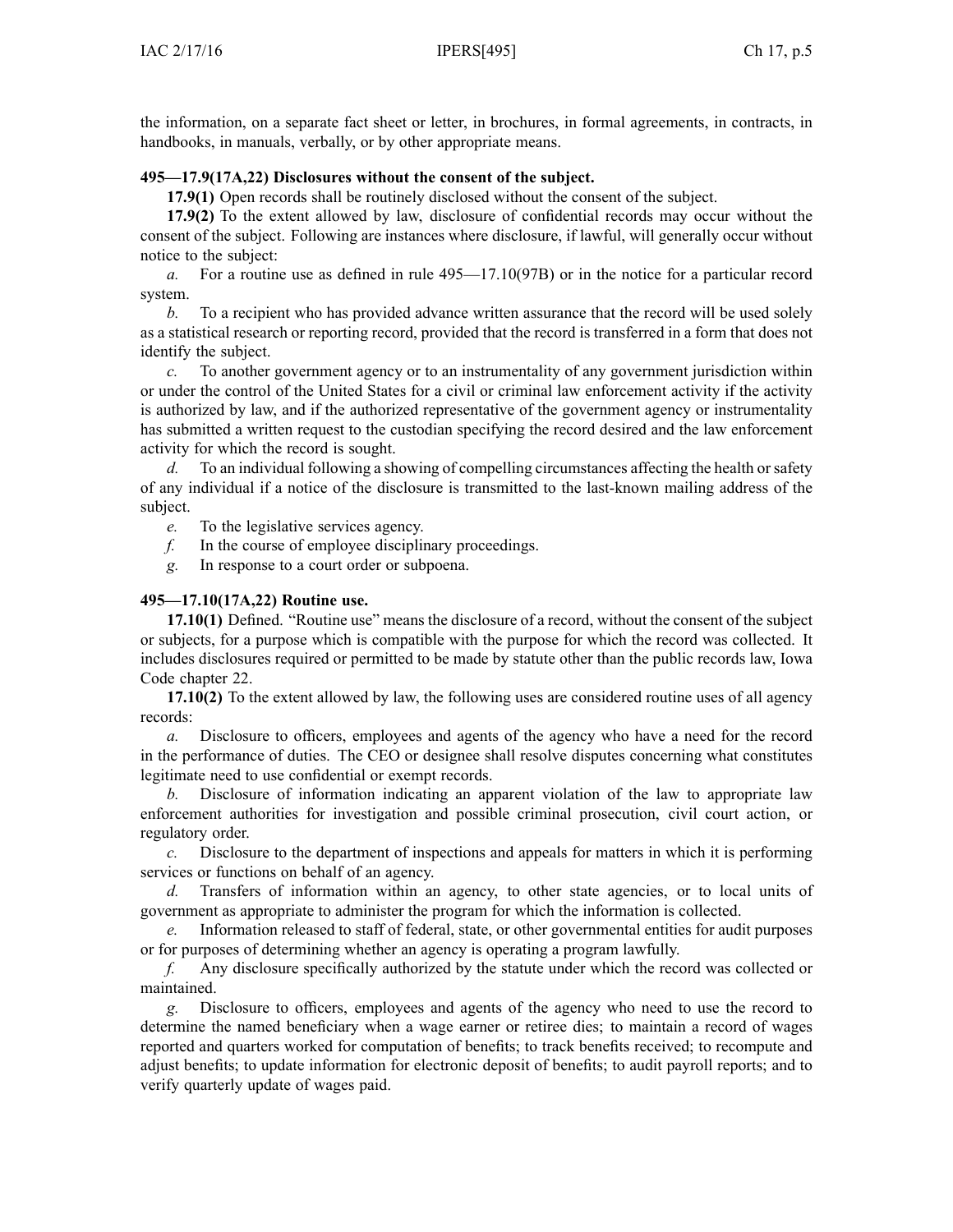## **495—17.11(17A,22) Consensual disclosure of confidential records.**

**17.11(1)** *Consent to disclosure by <sup>a</sup> subject individual.* The subject may consent in writing to disclosure of confidential records as provided in rule 495—17.7(97B).

**17.11(2)** *Complaints to public officials.* A letter from <sup>a</sup> subject of <sup>a</sup> confidential record to <sup>a</sup> public official which seeks the official's intervention on behalf of the subject in <sup>a</sup> matter that involves <sup>a</sup> record under the jurisdiction of the agency may be treated as an authorization to release sufficient information about the subject to the official to resolve the matter. The public official shall be required to treat the information received as confidential.

**17.11(3)** *Obtaining information from <sup>a</sup> third party.* The agency may be required to obtain information to coordinate benefits, verify applicant and employee information or to provide other services. Requests to third parties for this information may involve the release of confidential identifying information about individuals contained in records under the jurisdiction of the agency. Such requests are within the meaning of routine use as defined in rule 495—17.10(97B) and shall not require authorization from the subject of the record.

## **495—17.12(17A,22) Release to subject.**

**17.12(1)** Records shall be released to the subject of <sup>a</sup> confidential record upon <sup>a</sup> written reques<sup>t</sup> from the subject. The agency need not release the following records or information to the requester:

*a.* The identity of <sup>a</sup> person providing information about the requester when the information is authorized to be held confidential pursuan<sup>t</sup> to Iowa Code section [22.7\(18\)](https://www.legis.iowa.gov/docs/ico/section/22.7.pdf).

*b.* Records that are the work products of an attorney or are otherwise privileged.

*c.* Peace officers' criminal investigative reports excep<sup>t</sup> as required by the Iowa Code. See Iowa Code section [22.7\(5\)](https://www.legis.iowa.gov/docs/ico/section/22.7.pdf).

*d.* As otherwise authorized by law or covered as an investigative reques<sup>t</sup> required by the system.

**17.12(2)** Where <sup>a</sup> record has multiple persons with interest in the confidentiality of the record, reasonable steps shall be taken to protect confidential information relating to other persons in the record.

## **495—17.13(17A,22) Availability of records.**

**17.13(1)** *Open records.* Records under the jurisdiction of the agency are open for public inspection and copying unless otherwise provided by these rules.

**17.13(2)** *Confidential records.* The following records under the jurisdiction of the agency may be withheld from public inspection. Records are listed by category, according to the legal basis for withholding them from public inspection.

*a.* Sealed bids received prior to the time set for public opening of bids. See Iowa Code section [72.3](https://www.legis.iowa.gov/docs/ico/section/72.3.pdf).

*b.* Procurement proposals prior to completion of the evaluation process and the issuance of <sup>a</sup> notice of intent to award <sup>a</sup> contract, provided that, if requests for proposals are canceled prior to the issuance of <sup>a</sup> notice of intent to award, all procuremen<sup>t</sup> proposals shall be returned in confidence to the bidders and no file copies shall be retained.

*c.* Tax records made available to the agency.

*d.* Records which are exemp<sup>t</sup> from disclosure under Iowa Code sections [22.7](https://www.legis.iowa.gov/docs/ico/section/22.7.pdf) and [97B.17](https://www.legis.iowa.gov/docs/ico/section/97B.17.pdf), including, but not limited to:

(1) Communications not required by rule, law, procedure or contract to the extent that the agency reasonably believes that such communications would not be made if the supplier knew the information would be made available for general public examination. These records are confidential under Iowa Code section [22.7\(18\)](https://www.legis.iowa.gov/docs/ico/section/22.7.pdf).

(2) Data processing software, as defined in Iowa Code section [22.3A](https://www.legis.iowa.gov/docs/ico/section/22.3A.pdf), which is developed by <sup>a</sup> governmental body.

(3) Log-on identification passwords, Internet protocol addresses, private keys, or other records containing information which might lead to disclosure of private keys used in <sup>a</sup> digital signature or other similar technologies as provided in Iowa Code chapter [554D](https://www.legis.iowa.gov/docs/ico/chapter/554D.pdf).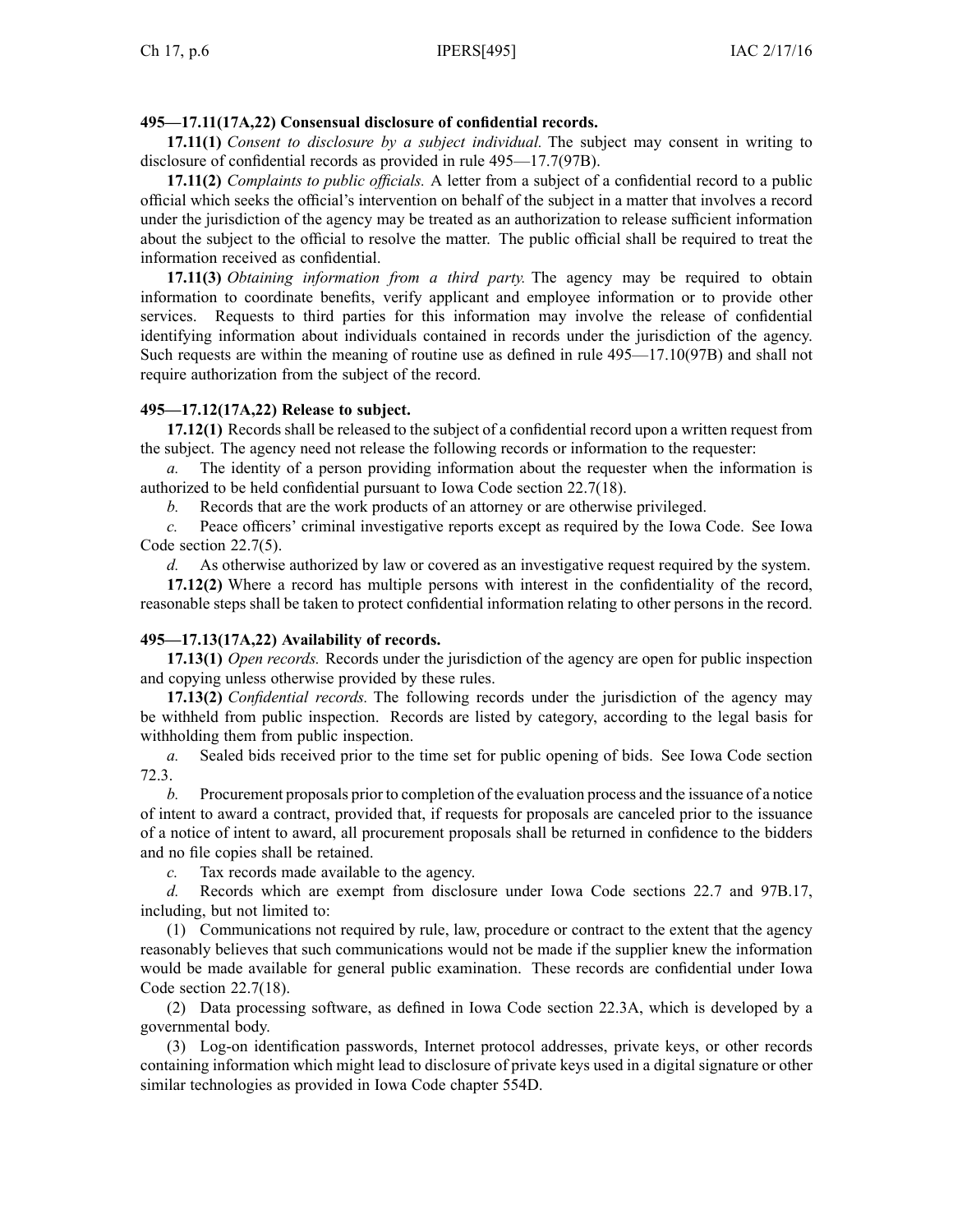(4) Records which if disclosed might jeopardize the security of an electronic transaction pursuan<sup>t</sup> to Iowa Code chapter [554D](https://www.legis.iowa.gov/docs/ico/chapter/554D.pdf).

*e.* Minutes of closed meetings of <sup>a</sup> governmen<sup>t</sup> body under Iowa Code section [21.5\(4\)](https://www.legis.iowa.gov/docs/ico/section/21.5.pdf).

*f.* Identifying details in final orders, decisions and opinions to the extent required to preven<sup>t</sup> <sup>a</sup> clearly unwarranted invasion of personal privacy or trade secrets under Iowa Code section [17A.3\(1\)](https://www.legis.iowa.gov/docs/ico/section/17A.3.pdf)*"e."*

*g.* Those portions of agency manuals, examination materials, instructions or other statements issued which set forth criteria or guidelines to be used in auditing, in making inspections, in settling commercial disputes or negotiating commercial contract arrangements, or in the selection or handling of cases, such as operational tactics on allowable tolerances or criteria for the defense, prosecution or settlement of cases, when disclosure of these statements would:

(1) Enable law violators to avoid detection;

- (2) Facilitate disregard of requirements imposed by law; or
- (3) Give <sup>a</sup> clearly improper advantage to persons who are in an adverse position to the agency.

*h.* Records which constitute attorney work product, attorney-client communications, or which are otherwise privileged. Attorney work product is confidential under Iowa Code sections [22.7\(4\)](https://www.legis.iowa.gov/docs/ico/section/22.7.pdf) and [622.10](https://www.legis.iowa.gov/docs/ico/section/622.10.pdf), Iowa R.C.P. 1.503, Fed. R.Civ.P. 26(b)(3), and case law. Attorney-client communications are confidential under Iowa Code section [622.10](https://www.legis.iowa.gov/docs/ico/section/622.10.pdf), the rules of evidence, the Code of Professional Responsibility, and case law.

*i.* Any other records made confidential by law.

**17.13(3)** *Authority to release confidential records.* The agency, under certain circumstances, may disclose some information or confidential records which otherwise are exemp<sup>t</sup> from disclosure under Iowa Code sections [22.7](https://www.legis.iowa.gov/docs/ico/section/22.7.pdf) and [97B.17](https://www.legis.iowa.gov/docs/ico/section/97B.17.pdf), or other law. Any person may reques<sup>t</sup> permission to inspect particular records withheld from inspection as confidential records. If it is initially determined that records will be released, reasonable efforts will be made, where appropriate, to notify interested persons, and the records may be withheld from inspection for up to ten days to allow interested persons to seek injunctive relief.

**495—17.14(17A,22) Personally identifiable information.** This rule describes the nature and extent of personally identifiable information which is collected, maintained, and retrieved by personal identifier in record systems defined in rule 495—17.1(97B). For each record system, this rule describes the legal authority for the collection of that information and the means ofstorage of that information, and indicates whether <sup>a</sup> data processing system matches, collates, or permits the comparison of personally identifiable information in one record system with personally identifiable information in another record system. Record systems under the jurisdiction of the agency that are retrievable through the use of personal identifiers are described as follows:

**17.14(1)** *IPERS personnel files and records.* Personnel files of IPERS employees are maintained and kept under the jurisdiction of the agency and contain personal, private, and otherwise confidential records under Iowa Code section [22.7\(11\)](https://www.legis.iowa.gov/docs/ico/section/22.7.pdf). It is unlikely that the personal and private information in these records can be separated from otherwise releasable information without identifying the subject or the employee's family. These records contain names, social security numbers and other identifying numbers, and are collected in the form of paper, microfilm, tape, and computer records. Data processing systems permit the comparison of personally identifiable information in one record system with that in another system.

**17.14(2)** *Iowa public employees' retirement system.* The retirement system possesses records that concern individual public employees who are covered by IPERS and their families. Records are collected in accordance with Iowa Code chapter [97B](https://www.legis.iowa.gov/docs/ico/chapter/97B.pdf) and are confidential records in par<sup>t</sup> under Iowa Code sections [22.7](https://www.legis.iowa.gov/docs/ico/section/22.7.pdf) and [97B.17](https://www.legis.iowa.gov/docs/ico/section/97B.17.pdf). These records contain names, addresses, social security numbers, and other identifying numbers, and are collected in the form of paper, microfilm, tape, and computer records. Data processing systems permit the comparison of personally identifiable information in one record system with that in another system.

**17.14(3)** *Vendor contracts.* These are records pertaining to facilities management, training, investment management, and other services. These records are collected in accordance with Iowa Code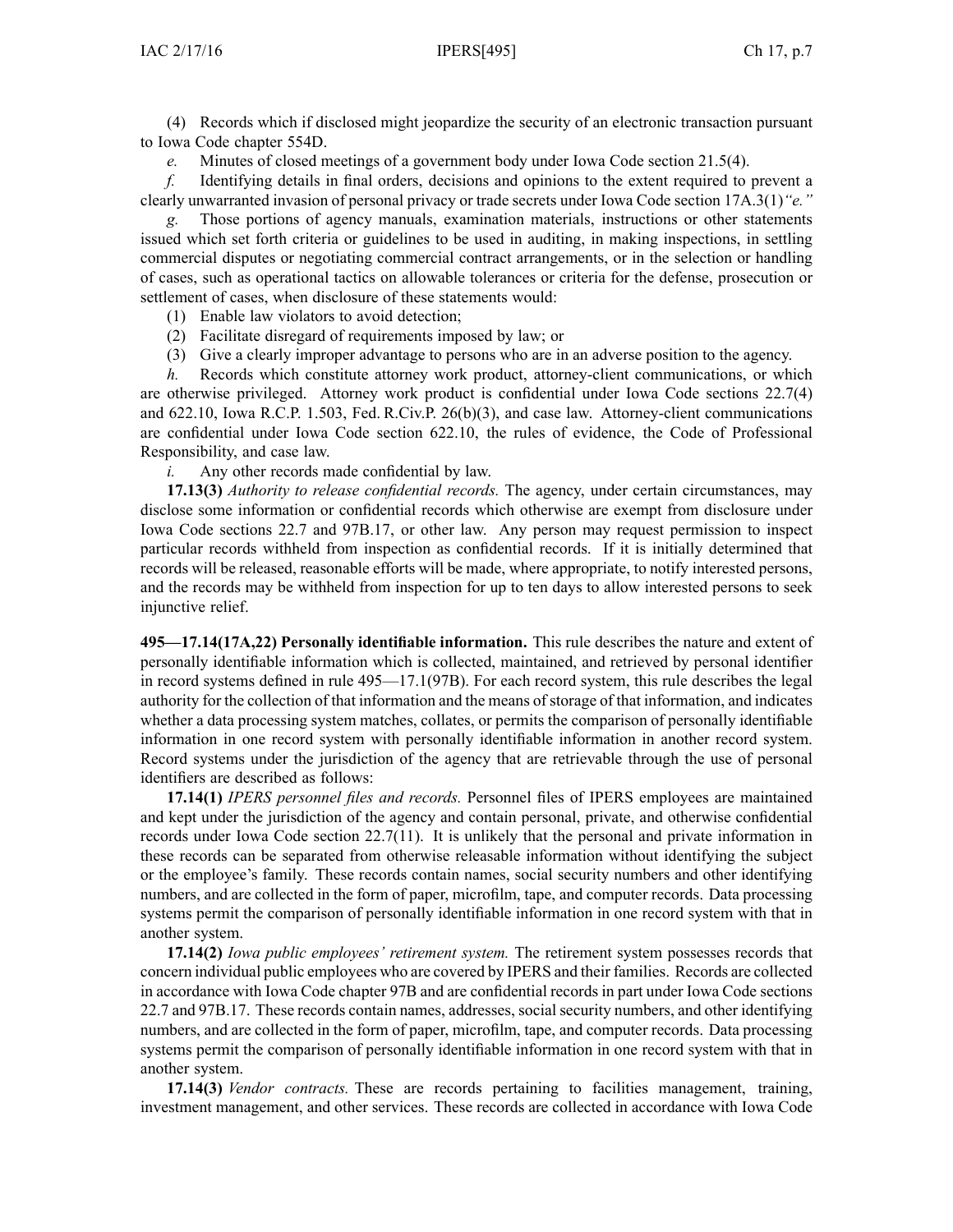chapter [97B](https://www.legis.iowa.gov/docs/ico/chapter/97B.pdf) and are confidential records in par<sup>t</sup> under Iowa Code section [22.7](https://www.legis.iowa.gov/docs/ico/section/22.7.pdf). These records contain names, addresses, social security numbers, and other identifying numbers, and are collected in the form of paper, microfilm, tape, and computer records. Data processing systems permit the comparison of personally identifiable information in one record system with that in another system.

**495—17.15(17A,22) Other groups of records routinely available for public inspection.** This rule describes groups of records maintained by the agency other than those record systems retrieved by personally identifiable information as defined in rule 495—17.1(97B). These records are routinely available to the public subject to costs. However, these records may contain confidential information. In addition, the records listed in subrules  $17.15(1)$  to  $17.15(4)$ ,  $17.15(6)$ , and  $17.15(9)$  may contain information about individuals. All records may be stored on paper, microfilm, tape or in automated data processing systems unless otherwise noted.

**17.15(1)** Rule-making records. Rule-making records may identify individuals making written or oral comments on proposed rules. This information is collected pursuan<sup>t</sup> to Iowa Code section [17A.4](https://www.legis.iowa.gov/docs/ico/section/17A.4.pdf). Public documents generated during the promulgation of agency rules, including notices and public comments, are available for public inspection. This information is not retrieved by individual identifier.

**17.15(2)** Board and committee records. Agendas, minutes, and materials presented to the board and committee within the agency are available from the agency excep<sup>t</sup> those records concerning closed sessions which are exemp<sup>t</sup> from disclosure under Iowa Code section [21.5\(4\)](https://www.legis.iowa.gov/docs/ico/section/21.5.pdf) or which are otherwise confidential by law. These records may identify individuals who participate in meetings. This information is collected pursuan<sup>t</sup> to Iowa Code section [21.3](https://www.legis.iowa.gov/docs/ico/section/21.3.pdf). This information is not retrieved by individual identifier.

**17.15(3)** Publications. News releases, annual reports, final project reports, newsletters, and brochures describing various programs are available from the agency. These publications may contain information about individuals, including staff or members of the board or committee. This information is not retrieved by individual identifier.

**17.15(4)** Statistical reports. Periodic reports of activity for various department programs are available from the department. This information is not retrieved by individual identifier.

**17.15(5)** Appeal decisions and advisory opinions. All final orders, decisions and opinions are open to the public excep<sup>t</sup> for information that is confidential according to rule 495—17.5(97B) or subrule 17.13(2). These records, collected under the authority of Iowa Code chapters [97B](https://www.legis.iowa.gov/docs/ico/chapter/97B.pdf) and [97C](https://www.legis.iowa.gov/docs/ico/chapter/97C.pdf), may contain confidential information about individuals.

**17.15(6)** Published materials. The agency uses many legal and technical publications in its work. The public may inspect these publications upon request. Some of these materials may be protected by copyright laws. This information is not retrieved by individual identifier.

**17.15(7)** Policy manuals. The agency's manuals containing the policies and procedures for programs administered by the agency are available at IPERS' headquarters. This information is not retrieved by individual identifier.

**17.15(8)** Administrative records. These are records related to the budgets of the agency, the requisition of equipment and supplies, the paymen<sup>t</sup> of claims, and other accounting functions as well as records kept by the investments section, including information on investment policies and portfolios. Some investment information is partially confidential under Iowa Code sections [22.7](https://www.legis.iowa.gov/docs/ico/section/22.7.pdf) and [97B.17](https://www.legis.iowa.gov/docs/ico/section/97B.17.pdf).

**17.15(9)** All other records not exempted from disclosure by law.

**495—17.16(17A,22) Comparison of data processing systems.** To the extent required by law, all data processing systems used by the agency permit the comparison of personally identifiable information in one record system with personally identifiable information in another record system.

**495—17.17(17A,22) Applicability.** This chapter does not:

1. Make available to the general public records which contain information about individuals by that person's name or other personal identifier.